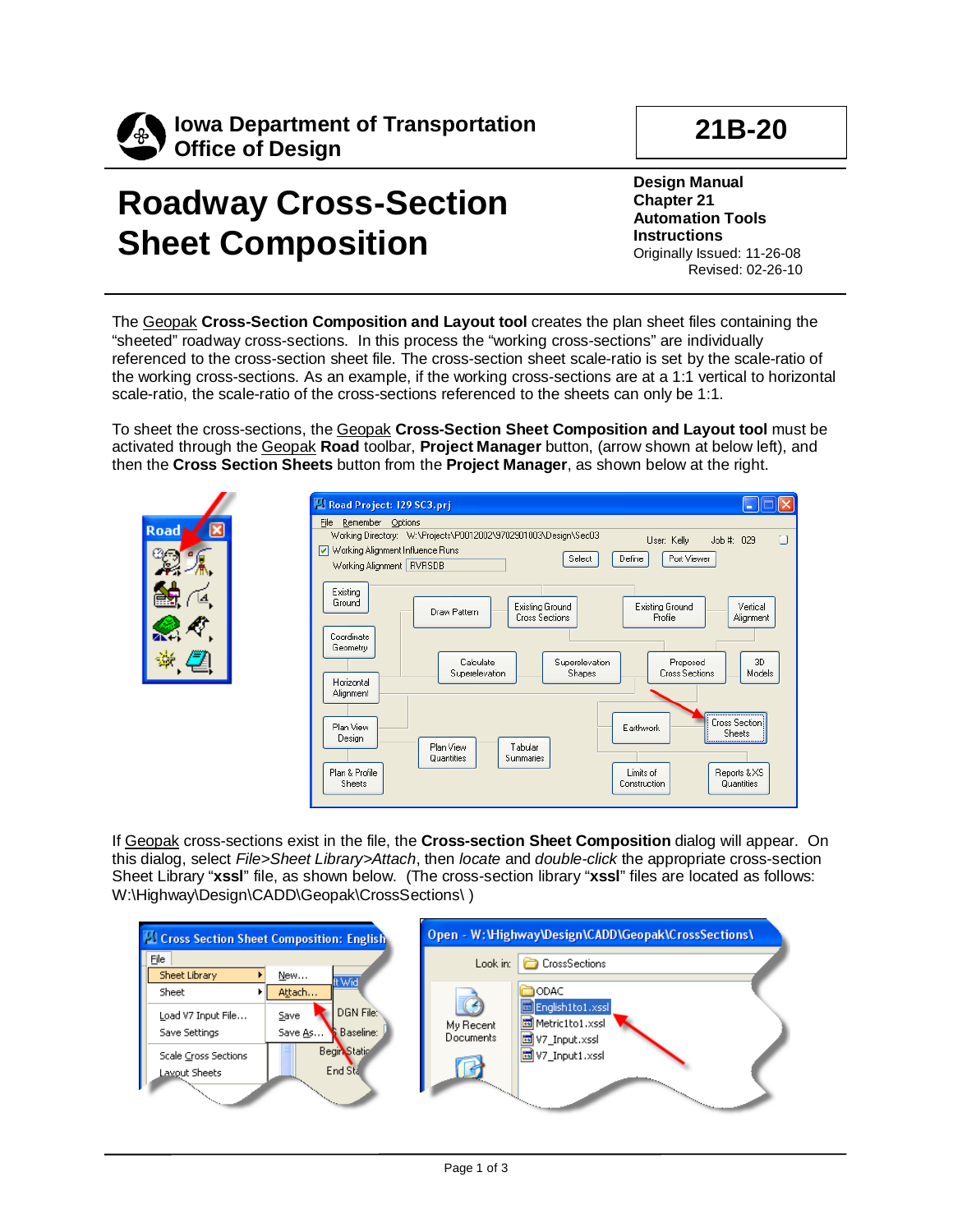*Click* the drop-down arrow and from the option list select the **Active Cross-section Sheet** that is to be used to sheet the cross-sections at the desired scale, as shown at the right. (Example: 280ft Wide, Centered)



When the correct **Active Crosssection Sheet** has been chosen, click the "magnifying glass" ( $\blacktriangle$  ) to browse for and select the **XS DGN File**, which is the cross-section working file to be sheeted.

| Cross Section Sheet Composition: English1to1.xssl                                                                                                                                                                                                                                                                                                                         |                                                                                                                                       |             |
|---------------------------------------------------------------------------------------------------------------------------------------------------------------------------------------------------------------------------------------------------------------------------------------------------------------------------------------------------------------------------|---------------------------------------------------------------------------------------------------------------------------------------|-------------|
| File                                                                                                                                                                                                                                                                                                                                                                      |                                                                                                                                       |             |
| Active Cross Section Sheet: I                                                                                                                                                                                                                                                                                                                                             | 280ft Wide, Centered<br>v                                                                                                             | Layout Sher |
| XS DGN File<br>∧<br>Sheet DGN File<br>Sheet Dimensions / Cell<br>IXS Search Criteria.<br>Sheet Stack Orientation<br>Sheet Stack Columns<br>and and some of the contract of the contract of the contract of the contract of the contract of the contract of the contract of the contract of the contract of the contract of the contract of the contract of the contract o | XS DGN File: 1003\Design\Sec03\xs_ML029.dsn<br>XS Baseline:<br>ML029<br>v<br>575+00.00<br>Begin Station:<br>688+75.00<br>End Station: | Q           |

Next, select the **Sheet DGN File** option, and click the magnifying glass  $(2)$  to browse for and select the MicroStation file containing the sheets, as shown at the right.

| Cross Section Sheet Composition: English1to1.xssl            |                                                                  |  |  |
|--------------------------------------------------------------|------------------------------------------------------------------|--|--|
| File                                                         |                                                                  |  |  |
| Active Cross Section Sheet:                                  | 280ft Wide, Centered<br>Layout Sheets<br>v                       |  |  |
| XS OGN File<br><b>Sheet DGN File</b>                         | n\(035)_Grading\97029035W01.sht<br>Sheet DGN File:  <br>$\Omega$ |  |  |
| Sheet Dimensions / Cell                                      | Horizontal Scale:<br>1.00                                        |  |  |
| XS Search Criteria                                           | Vertical Scale:<br>1.00                                          |  |  |
| <b>Sheet Stack Orientation</b><br><b>Sheet Stack Columns</b> | Sheet Placement Point                                            |  |  |
| Margins and Spacing<br><b>Station Labels</b>                 | 10132.500010<br>Lower Left X [mu]:<br>DP                         |  |  |
| Offset Labels                                                | 9744.000003<br>Lower Left Y [mu]:                                |  |  |
|                                                              | Detach Existing Sheets before Processing<br>M                    |  |  |
|                                                              | All Sheets In Active Model<br>Attachment:<br>v                   |  |  |
|                                                              |                                                                  |  |  |
| (X, Y)                                                       |                                                                  |  |  |
|                                                              |                                                                  |  |  |
|                                                              |                                                                  |  |  |
|                                                              |                                                                  |  |  |